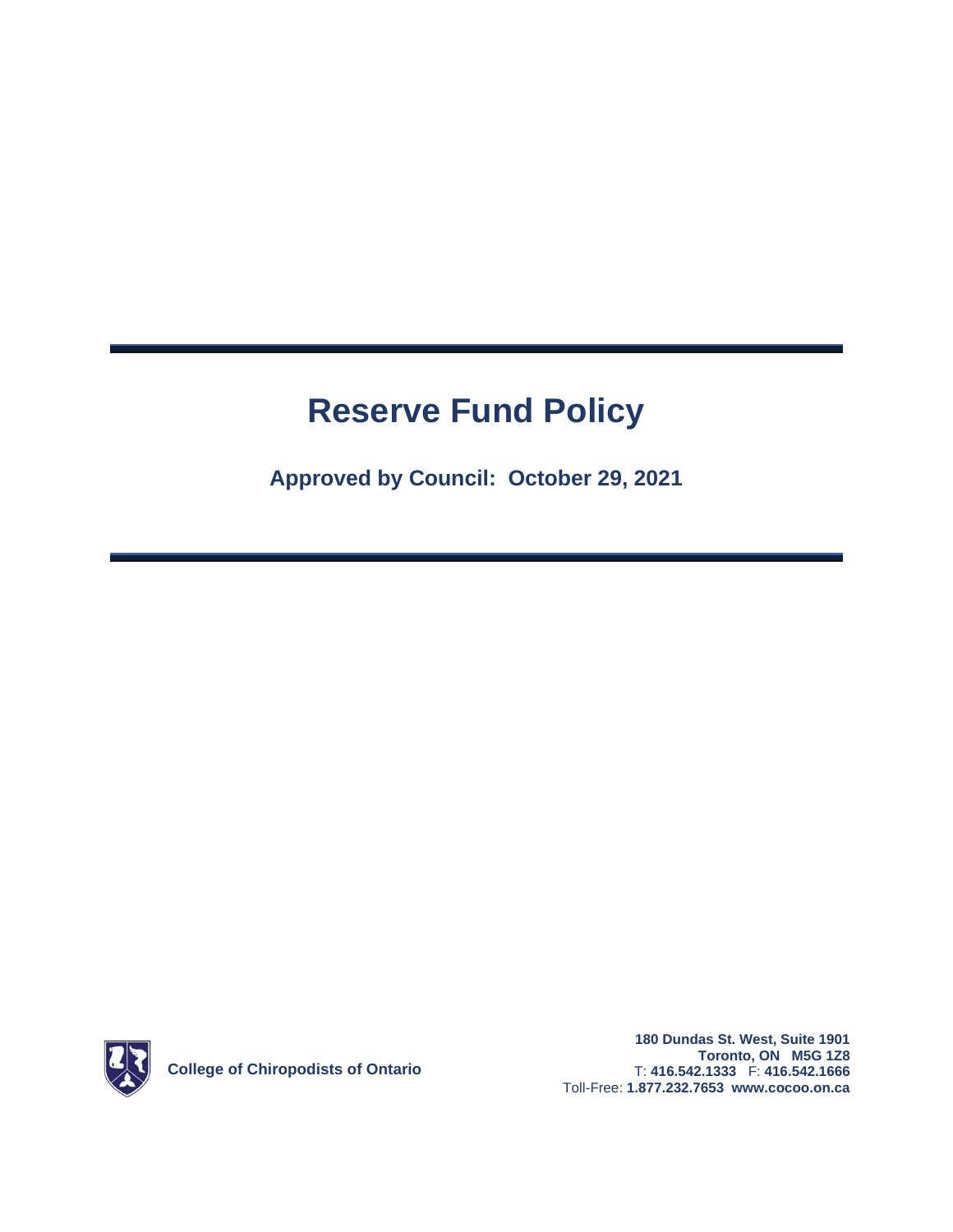## **Background**

The College of Chiropodists of Ontario (the College) is a Regulated Health Profession governing the chiropody and podiatry professions in the Province of Ontario with a legislative mandate pursuant to the *Regulated Health Professions Act* (RHPA) to protect the public. The College is a member-based statutory professional regulatory body that is independently funded, primarily through membership fees.

In keeping with its fiduciary responsibilities, and in compliance with the Ministry of Health's College Performance Measurement Framework, the College must implement a Reserve Fund Policy. Such policy is to ensure the College has appropriate operating/contingency ("Reserve Fund") available to provide for unanticipated expenses, unexpected, reduced revenue and/or ongoing unanticipated operational costs. The Reserve Fund allows for appropriate financial adjustments at year end beyond the constraints of the fiscal year. It also may be used to fund future development, renewal and expansion of both programming and infrastructure, which is a desirable goal for the College.

## **General Policy**

- 1. Withdrawals from the Reserve Fund occur in the audited financial statements but are subject to approval by the Council and are otherwise subject to approval by Council.
- 2. The appropriate level of the Reserve Fund is subject to approval by Council.

## **Operating Guidelines**

- 1. The College maintains the Reserve Fund for the following purposes:
	- a. to offset any annual deficit;
	- b. to cover unpredictable/fluctuating College expenses;
	- c. to fund unexpected legal expenses, such as judicial reviews and/or appeals of decisions of the College and its Committees; Committee;
	- d. to fund program support/development;
	- e. to fund specific projects/one-time expenditures (i.e. database, infrastructure);
	- f. to fund unexpected employment costs; and
	- g. to fund any other expenditure if so directed by Council.
- 2. The Registrar will identify needs to withdraw funds from the reserve fund and present a request to the Executive Committee or Council for review, consideration and approval of the request. The Executive Committee and/or Council may refuse the request, or may grant the request in whole or in part.
- 3. The Registrar shall be responsible to ensure the Reserve Fund is appropriately maintained in keeping with the Reserve Fund Policy.
- 4. Approved expenditures from the Reserve Fund will be reflected as a separate entry apart from the annual operating budget.
- 5. The target amount for the Reserve Fund shall be an amount of money that should ideally be maintained in the Reserve Fund at all times (Target Amount). The Target Amount